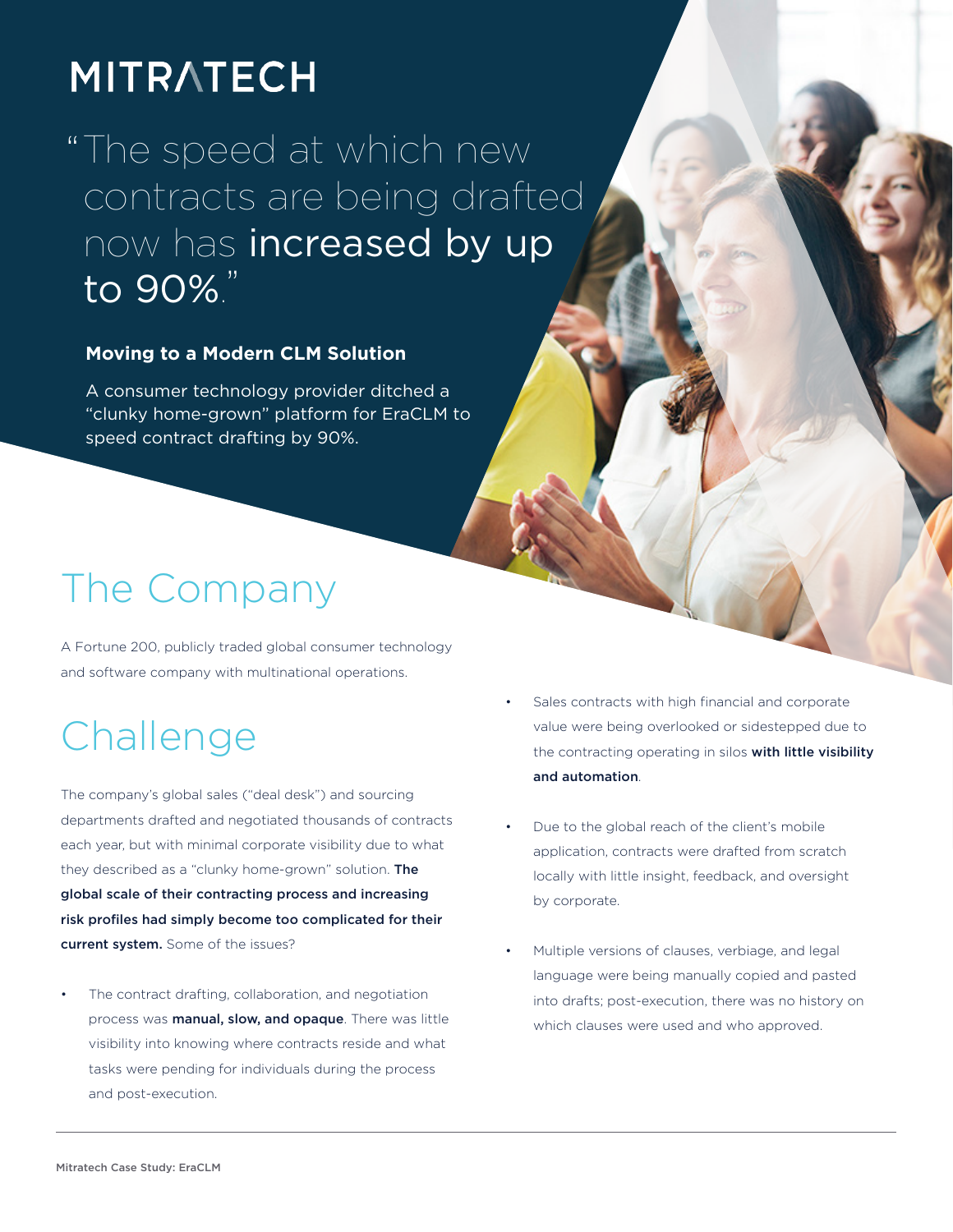



- Moreover, their system lacked the ability to seamlessly push data to their ERP and lacked critical data points that were negotiated during the contracting process, missing out on key competitive information for future deal making.
- MS Word files and PDFs were created manually and disseminated over email; updates and data inputs were applied manually to their in-house repository, resulting in porous legal reviews, slow responses, and miscommunication throughout internal collaboration.

Although this software behemoth had a history of developing its own solutions, it knew that it had to look to the market for an innovative product that could automate contract drafting, streamline internal collaboration and external negotiations, and provide deep insight into the organization's contract metrics.

Due to the client's high-profile in the social media world, security, control, and confidentiality were also "must-have" requirements for a cloud-based solution. The client selected EraCLM for its ability to quickly draft diverse and complex contracts, its efficiency in automating the contract workflow, and the ability to leverage large sets of rich behavioral and transitional data.

EraCLM's technical architecture also met their stringent information security (InfoSec) requirements and provided a **secure environment** for not only internal negotiation but also direct negotiation with their customers and suppliers.

Finally, the scope of the EraCLM deployment was expanded to an enterprise-wide solution after completion of the first phase adoption, with the overall implementation completed in only three months.

### The Results

EraCLM has made it possible to draft new contracts for all global regions and contract types with up to 100% accuracy. The speed at which new contracts are being drafted now has increased by up to 90%.

Since EraCLM was able to fully integrate with their legacy systems, they now have a seamless data flow enterprise-wide and have been able to gain total control of their ever-evolving global footprint.